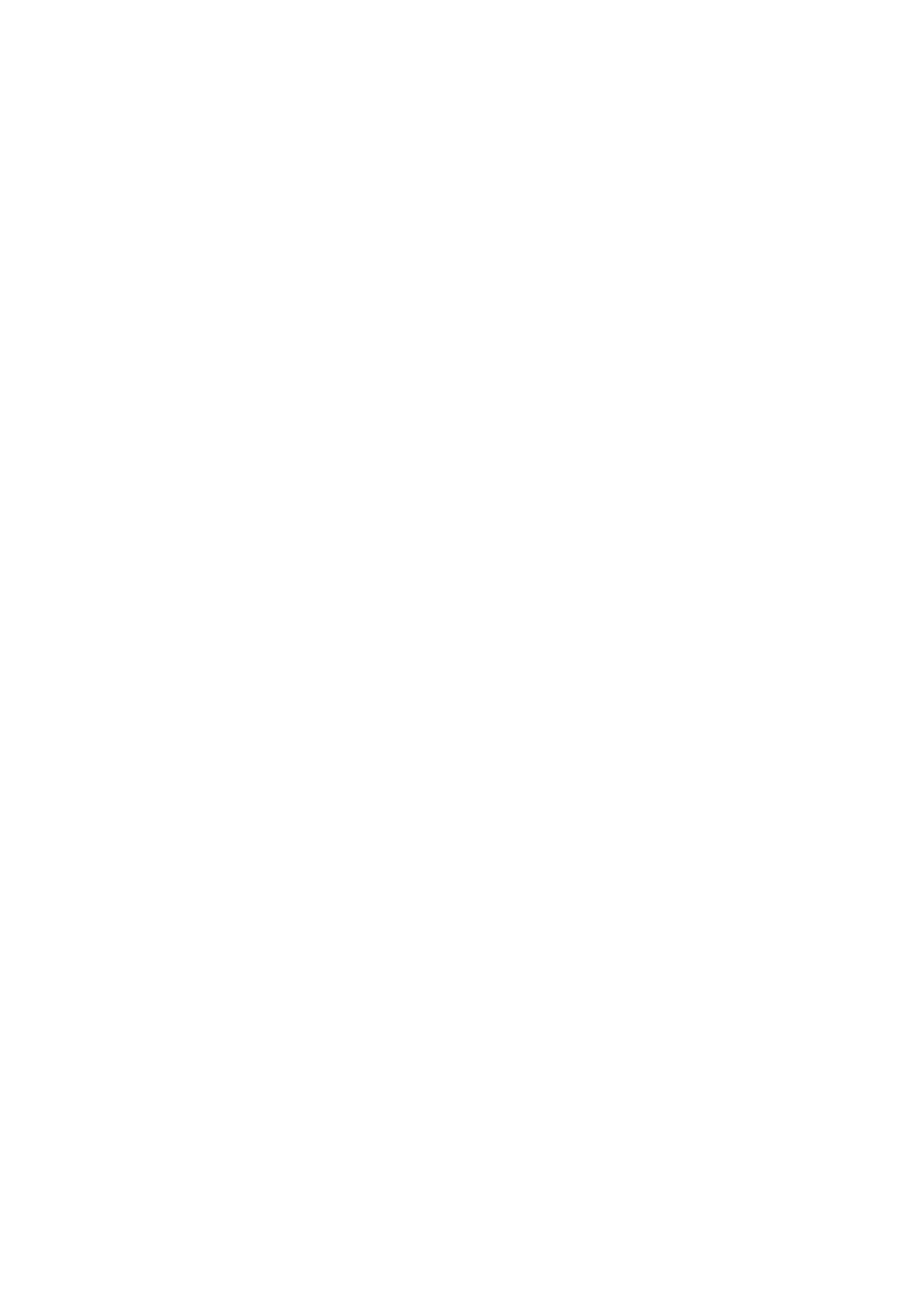# **Central Committee Member Comrade Sridhar who Gave Leadership by Standing Staunchly in the Ups and Downs of the Revolutionary Movement will Continue to Inspire Us!**

Comrade Sridhar Srinivasan (Vishnu, Vijay), Central Committee Member of CPI(Maoist) and former Secretary of the party's Maharashtra State Committee, passed away at 9.45 am on 18 August 2015, minutes after undergoing a massive heart attack. He breathed his last among the party leadership comrades and cadres and PLGA guerrillas in one of the Maoist movement areas. He was only 57 years of age. His demise was quite sudden and unexpected as he was not suffering from any life-threatening illness and a recent check-up did not detect any serious problem with his health. But six and half years of harsh prison life following his arrest in 2007 took its toll. It is a testimony to his indomitable revolutionary spirit that no consideration of health could dissuade him from taking up the arduous journey to join his comrades in a movement area when the opportunity finally presented itself after waiting for it for one and a half years since his release in the end of 2013. It was in the midst of this journey that he passed away. Several leadership comrades, a large number of comrades from different committees and many PLGA units working in this movement area performed his last rites with party honours. It was a moving moment for all the comrades present there. They paid him revolutionary red homage with heavy hearts and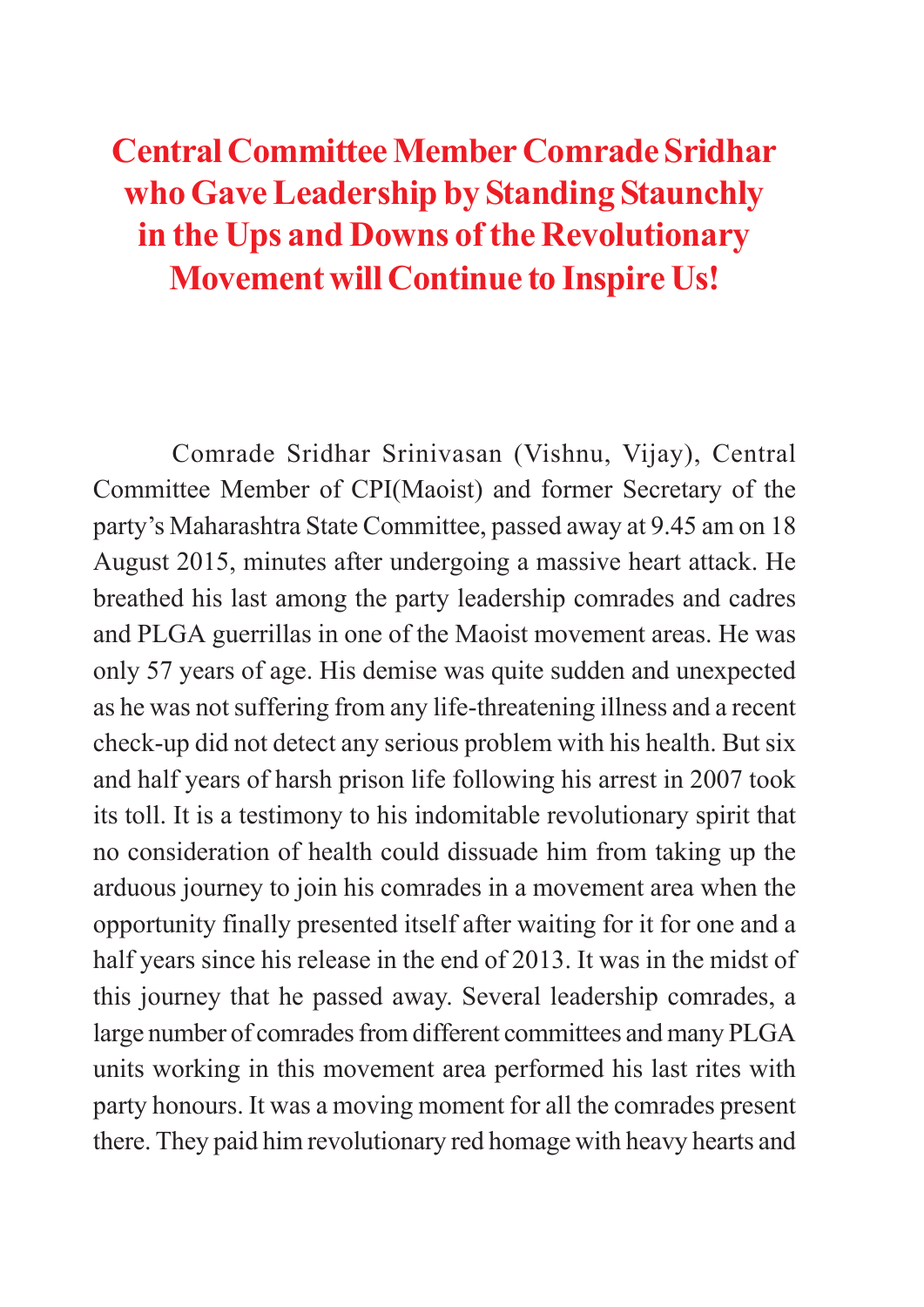held memorial meetings. His lifelong contribution to India's new democratic revolutionary movement and his untiring service to the country's oppressed masses was fondly remembered. They recalled his proletarian qualities and took pledge to keep his communist ideals alive by advancing the protracted people's war.

## **The making of a revolutionary**

As an inseparable part of the country's revolutionary objective situation, in addition to the existence of a revolutionary working class party a favourable social environment such as a democratic environment in the family with liberal-progressive ideas can play a significant role in moulding a person into a revolutionary. Comrade Sridhar grew up in such an atmosphere in a family which was quite unconventional in its outlook. He was the youngest of five siblings in this urban middle class family. His parents inculcated the habit of reading in all their children from early childhood. Encouraged by his parents, Sridhar developed an unquenchable thirst for knowledge from his childhood and became a voracious reader. Influenced by his elder brother, he also developed keen interest in mathematics and the sciences, particularly astrophysics. While his parents were very concerned about the children's education, they gave the children the freedom to pursue the lives of their choice. So treading a very different path from his siblings, when Sridhar dropped out of college to join the revolutionary movement as a professional revolutionary (PR) in the newly formed Marxist-Leninist (ML) party in the city of Bombay (Mumbai), his family did not stand on his way, even though they did not support his choice. In fact, they came forward to support him on several occasions during his long revolutionary life when he was in need of such support.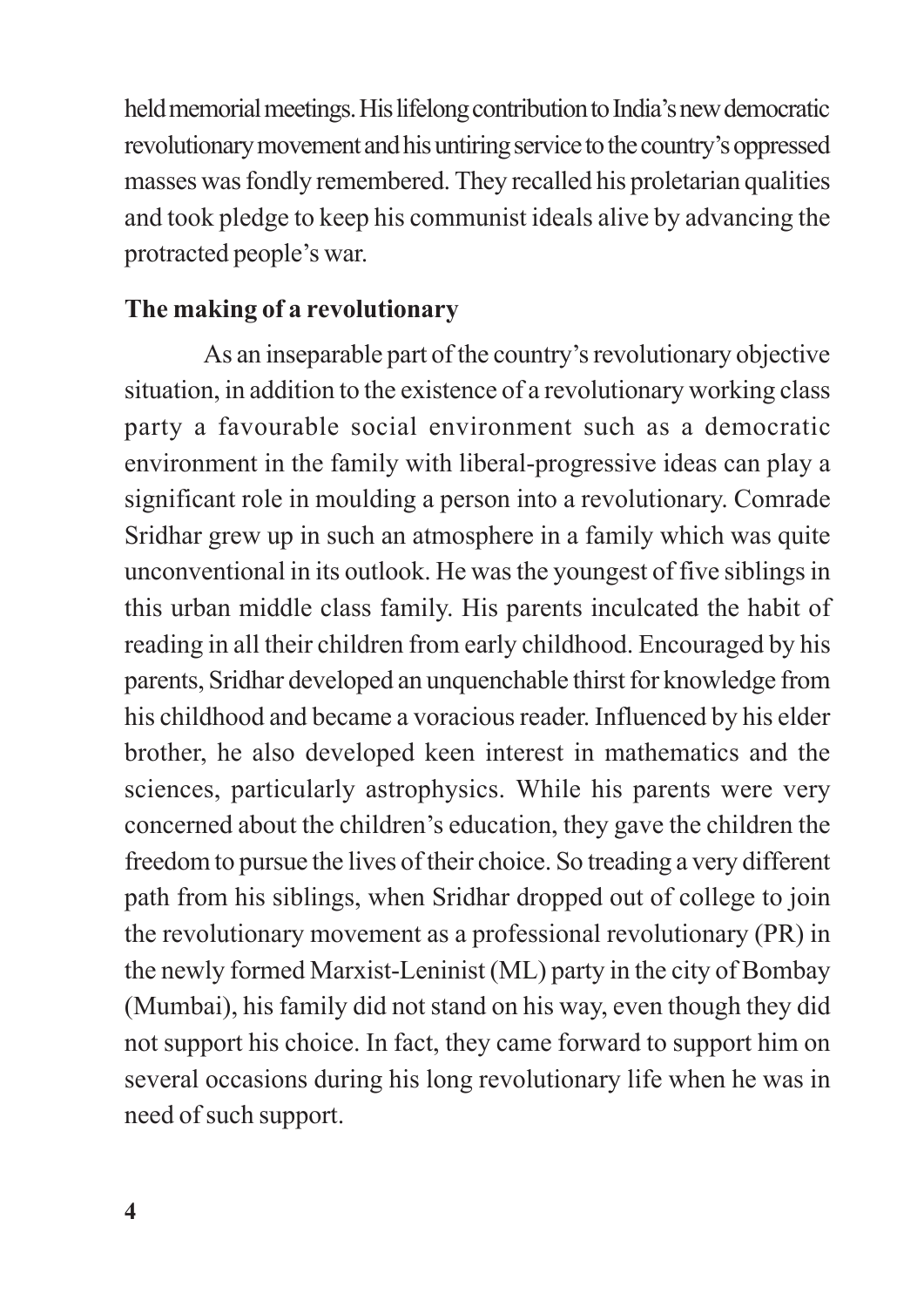#### **Playing a vital role in the revolutionary movement of Maharashtra**

Maharashtra and the city of Mumbai holds a special place in the Indian revolution. It is a crucial economic centre of the ruling classes and is considered to be the country's financial capital. It has a large concentration of the labouring classes. While the state has an illustrious history of militant working-class and peasant movements, it has also been a fortress of entrenched revisionism as well as Brahmanical Hindu-fascism. It also has a glorious legacy of militant Dalit movements and Adivasi revolutionary movement. With all its peculiarities, Maharashtra and Mumbai had always posed special challenges for communist revolutionaries. When the dark clouds of Emergency imposed by the fascist Indira Gandhi regime cleared up in March 1977, an upsurge of political mass movements including those led by various Marxist-Leninist streams erupted in the country. It is in this post-Emergency political situation that Marxism became a topic of hot debate within the student community. Inspired by the Naxalbari movement, many Marxist study circles sprouted in Bombay city. One such study circle took shape in Elphinstone Government College in south Bombay. Sridhar was a second year student of Arts in the college where he was pursuing his Bachelor's degree. He got drawn into this study circle. Soon he was deeply influenced by MLM and Marxist-Leninist politics and began not only to actively participate in it but started organising the students of different colleges as an activist. Students began rallying under the banner of Vidyarthi Pragati Sangathan (VPS). By 1980, VPS had grown rapidly with several fulltimers and activists. VPS militantly fought back the goons of student organisations affiliated to the Congress and Shiv Sena parties in various colleges in the course of carrying out their programmes. Comrade Sridhar was one of the leaders of the historic takeover of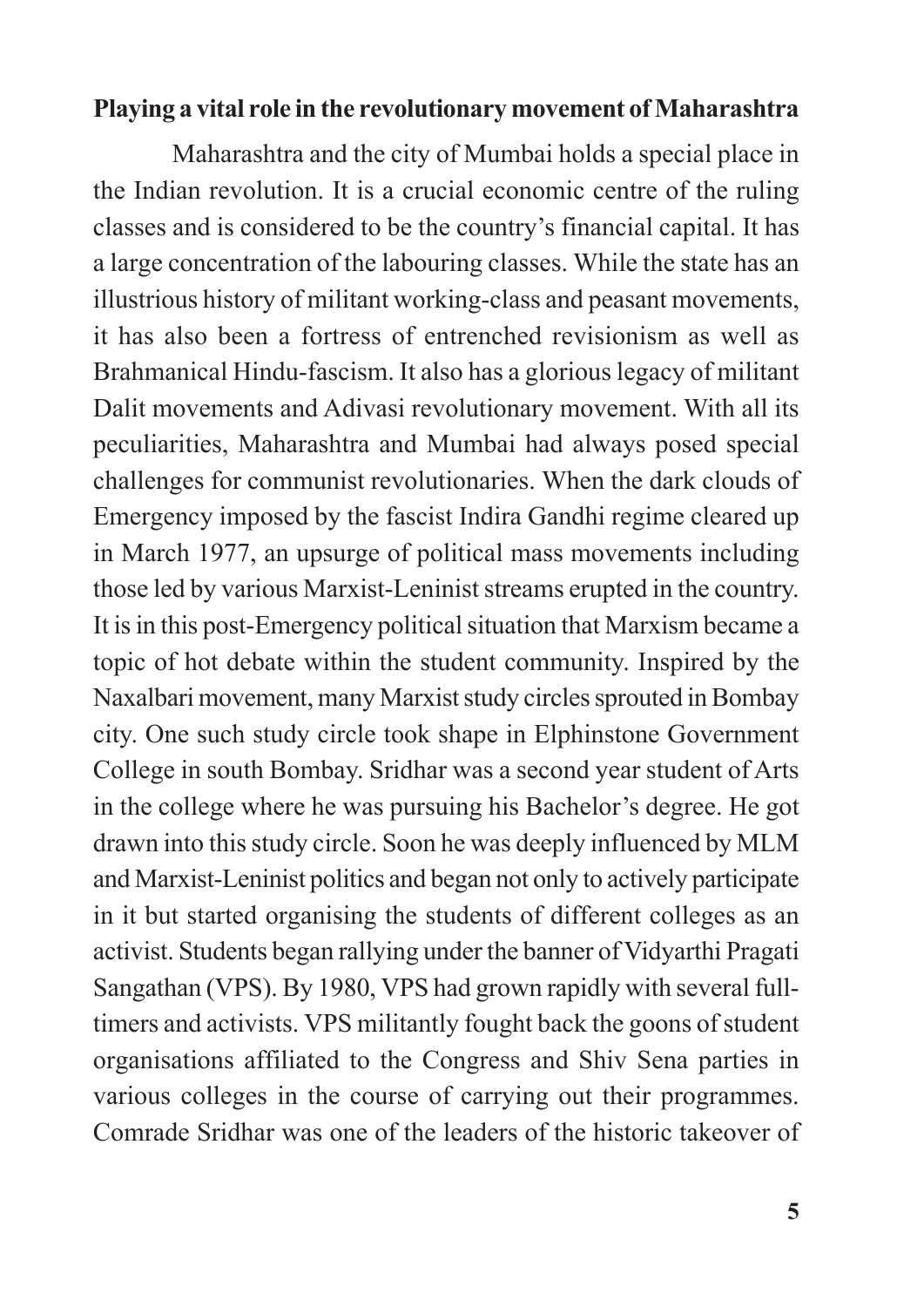Bombay University by the college students against fee hike in 1979. At the peak of the state's revolutionary student movement VPS had units in most of the colleges in the city and its nearby suburbs. Influenced by the student movement led by VPS, a democratic students' organisation was also formed in Goa. This student organisation was guided by Sridhar. It was in 1979 that inspired by the Jagityal peasant movement under the leadership of the APPC of CPI(ML), Bombay City Committee of the newly formed ML party in Maharashtra came in contact with it. In May 1980, the Bombay City Committee-ML merged with the recently formed CPI(ML)(People's War).

The new crisis in which the world capitalist economy got embroiled in from the early 1970s grew more acute in the next few years. Monopoly corporate houses introduced greater modernisation throughout the world by adopting advanced machinery and capitalintensive techniques in order to cut down variable capital to come out of this crisis. The impact of this shift fell most of all on the workers of these countries and all backward countries who suffered job-loss, wage-cuts and harsher working conditions. Big industrial centres in India such as Bombay and its large textiles industry too were affected by these global economic changes. Some larger textile mills that underwent modernisation by collaborating more closely with the modern technology and capital of imperialists prospered, while a large number of them which were unable to make this transition became bankrupt and closed down. These closed-down factories became the sites of a thriving real-estate business. This rendered a large number of mill workers jobless and created havoc among all workers. They bitterly opposed the lock-outs, closures and retrenchment by getting organised under the banner of trade unions (TU) , particularly the TU led by Datta Samant – the main militant TU leader in the city. In such a volatile period, revolutionary work in Bombay spread rapidly. Work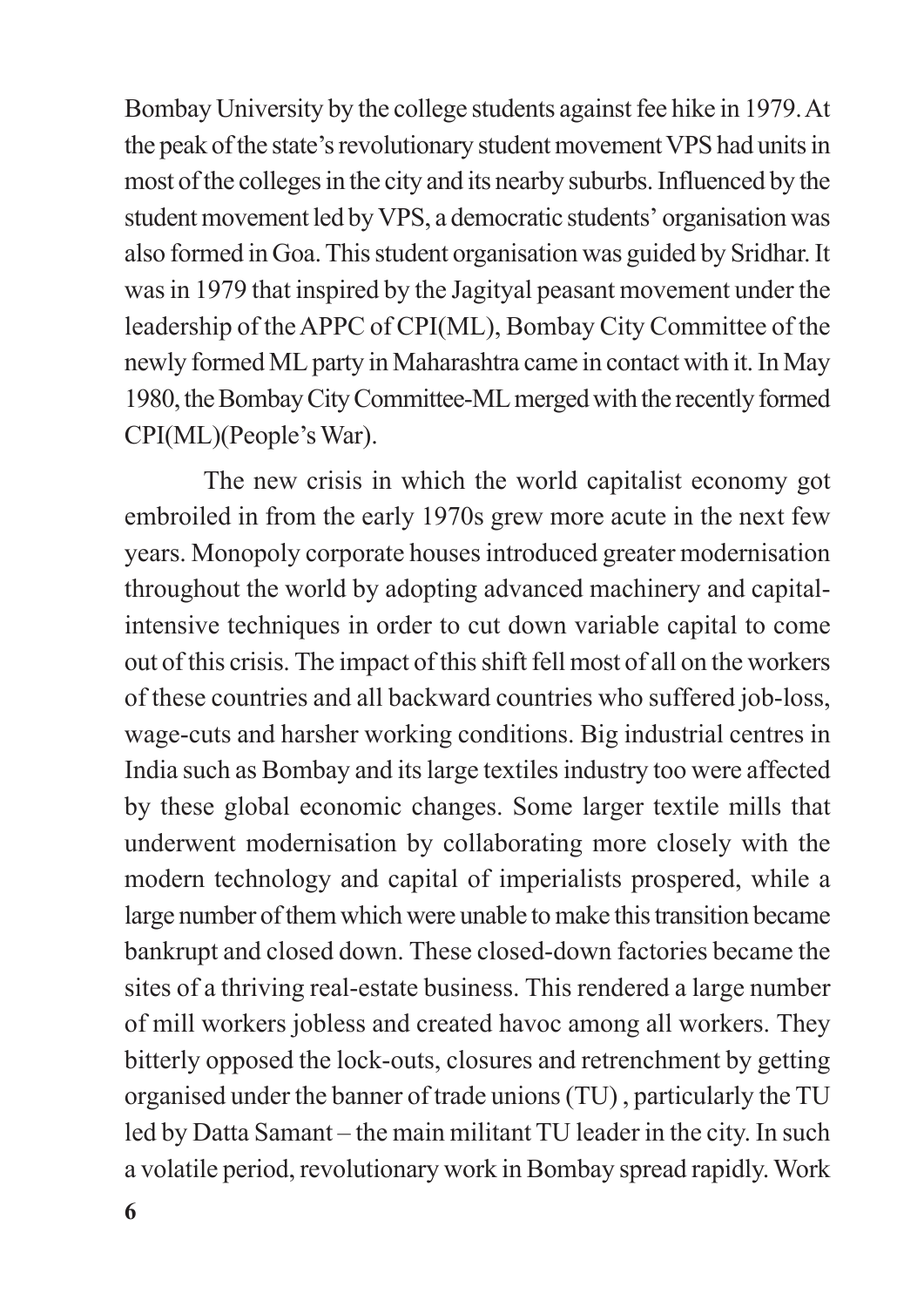expanded to the slums and among the workers. Naujawan Bharat Sabha (NBS) was formed in 1981 which gained a name for itself due to its extensive propaganda and agitation work. As the work expanded among the workers, a trade union organisation named AMKU was formed in 1981. AMKU and NBS wholeheartedly supported and joined the historic textiles strike of Bombay in 1982 and participated in many militant mass protests of the textile workers and others. They became the rallying point for the most militant and forward-thinking section of the textile workers. Comrade Sridhar was one of their organisers who contributed to the advancement of the movement. He was involved in militant actions during the strike period. Upcoming dynamic cadres like him, however, faced the ire of a few rightist leadership elements of the party in Bombay who labelled these actions as "militant economism". Nevertheless, facing several daunting adversities, the strike became one of the most militant struggles of the time in the country on which the state unleashed ruthless repression.

Besides Bombay, workers got organised under the banner of AMKU in Maharashtra's Thane, Bhiwandi and some other industrial centres and peripheral areas. Gadchiroli Adivasi peasant movement too had begun in June 1980 under the leadership of the party, just before the outbreak of historic textile mill workers' strike in Bombay. After Bombay City Committee merged with CPI(ML)(PW), the Maharashtra comrades with the guidance of the CC prepared a Vidarbha Perspective to expand revolutionary work in cities like Nagpur, Chandrapur, Balharshah and the rural areas adjacent to them with a strategic view to build the protracted people's war in Maharashtra. Keeping this perspective in mind, Maharashtra State Committee started sending PRs to Vidarbha. To propagate agrarian revolutionary politics among the peasantry, particularly the landless and poor peasants of Vidarbha, VPS organised 'Go to Village'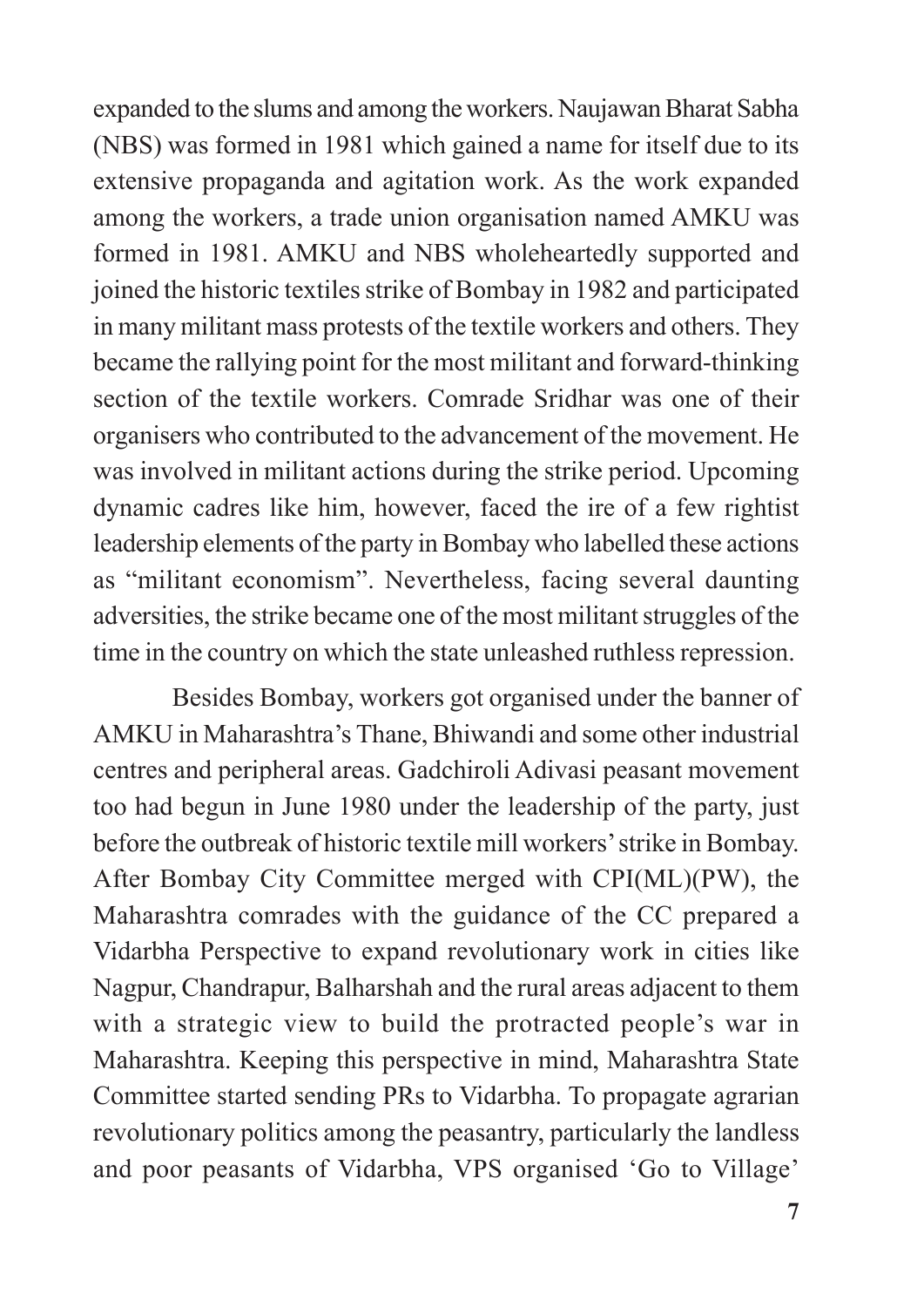campaigns. During one such campaign in early 1980s, Sridhar along with ten to twelve other students were arrested in Sironcha of Gadichroli district by the police. His mother travelled all the way from Bombay to bail out the arrested students. Sridhar was once again arrested with other students on their way to attend the 1st District Conference of the revolutionary peasant organisation (the present Dandakaranya Adivasi Kishan Mazdoor Sangh – DAKMS) in Kamlapur village of Maharashtra's Gadchiroli district in 1984.

Internal struggle broke out in the party in early 1985 about certain ideological-political questions and organisational issues, as a result of which CC functioning got paralysed. In this backdrop to resolve this serious problem, as a part of holding plenums of all state units of the party, Maharashtra state plenum was organised in 1986. In the plenum, serious differences came to the fore between the comrades in the Regional Committees and the State Coordinator of Maharashtra (CCM) who was in the CC majority group. At about this time in early 1987, Maharashtra state unit got separated from CPI(ML)(PW). The second state conference was held in this backdrop in September 1987. The conference rejected the documents presented by the State Coordinator and adopted alternative documents prepared by Sridhar and some other comrades. A new State Committee (SC) was elected for the first time and Sridhar became its Secretary. The main call of this conference was to strengthen and expand the party by building mass organisations, widening the class struggle and recruiting the advanced elements who came forward in the process into the party. The conference resolved that though the decision to dissolve the CC was incorrect, it should not rush for unity with CPI(ML)(PW) by deciding the issue on the basis of a majority but should maintain fraternal relations with all the state units of the party. It also decided that the state units of revolutionary mass organisations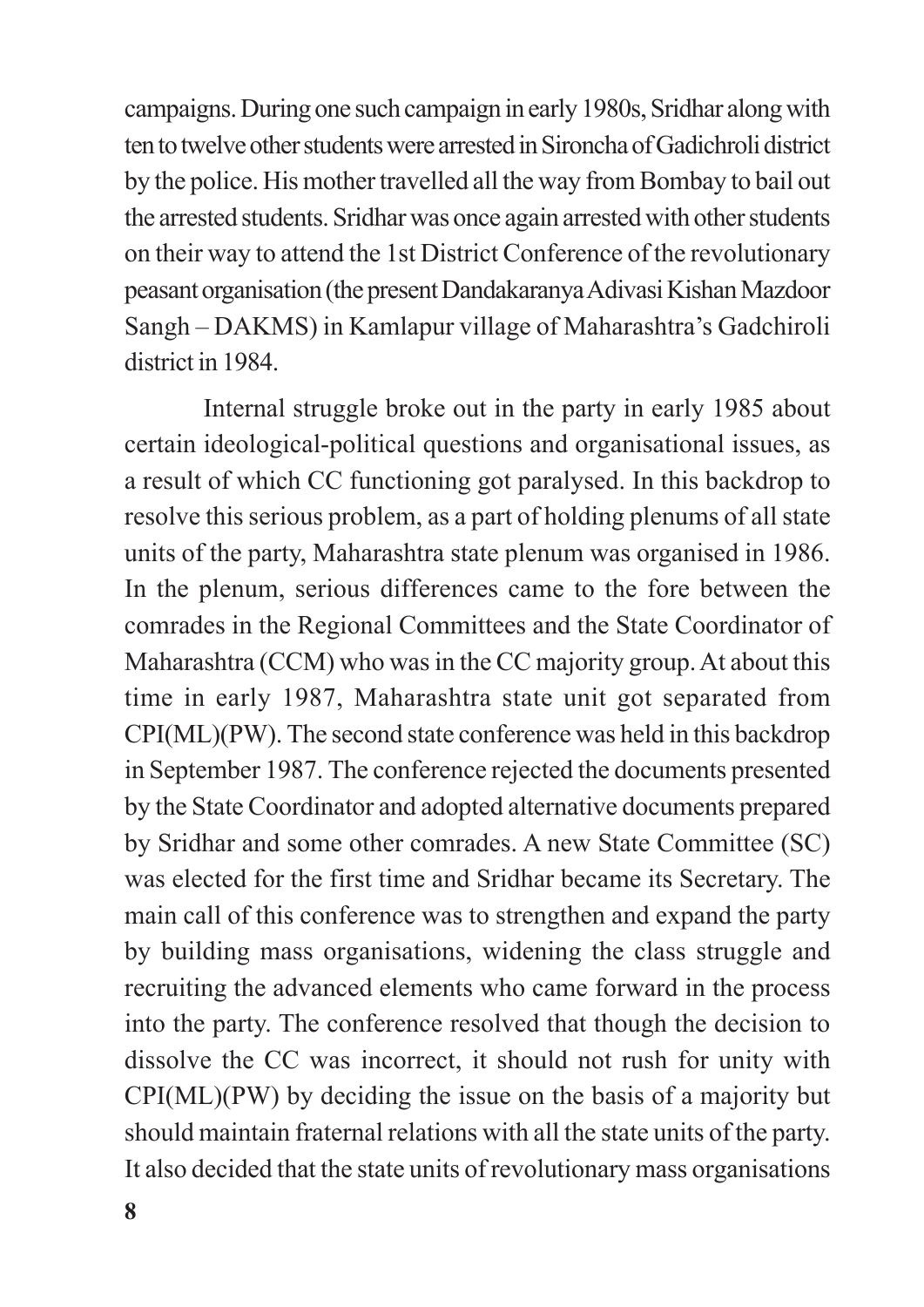which were constituents of the all-India mass organisations like AIRSF and AILRC should make every effort to work actively and strengthen these organisations in the state.

But this internal crisis of the party had badly impacted the comrades of Maharashtra who joined the movement during the rapidly growing influence of Naxalbari revolutionary politics and militant struggles of the early 1980s and demoralised a lot of them. Some of them moved away from the movement disillusioned, while several others who remained lowered their level of activity. Owing to this the mass organisations especially in Bombay became weakened. As a result, most of the plans for growth and expansion prepared after the state conference became non-implementable. In spite of this, Sridhar along with some comrades did not get demoralised, stood firmly by the party line and fought all the wrong tendencies. He stood in the forefront of the comrades who remained steadfast even amidst such a difficult period. The comrades who continued in the party decided to safeguard it by courageously swimming against the tide and strove hard to build the movement in the state.

### **Fresh attempts at building the movement**

Maharashtra State Committee found itself in a new situation in the late 1980s when subjective forces became weak, state terror on the Gadchiroli revolutionary Adivasi movement intensified and there was no CC to provide guidance. In this situation they were compelled to abandon the rural work in the Vidarbha Perspective area. The SC and the comrades who continued after the party internal crisis prepared the western Maharashtra rural perspective with the aim of building base area by building the rural movement. The perspective laid down the outlines of a plan to initiate work by keeping Nasik district as the centre. This region had a strategic importance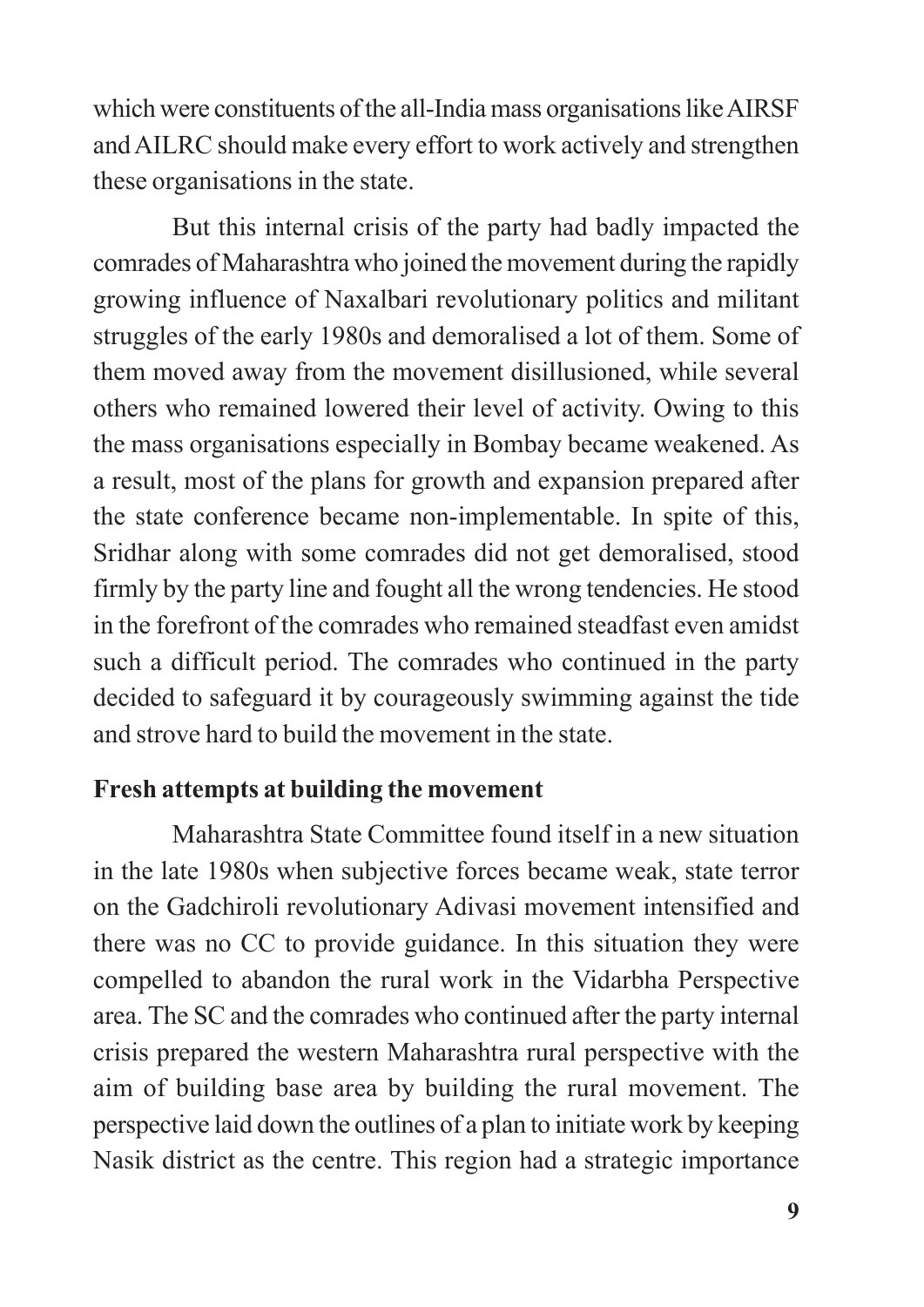and provided many favourable conditions. The political, organisational work was started in the late 1980s and continued for about four-five years. Even though serious efforts were put, mass base was developed in preliminary form and experience was acquired to some extent, the movement could not be continued amidst growing state repression due to the arrests of some comrades who were responsible for mass work, the backing out of two state leadership cadres from the area and due to the scarcity of forces to allot for this work.

Comrade Sridhar shifted the main area of his activity to the Vidarbha region in 1992 to guide the coalmine workers' movement and other movements. He led two action teams to punish police informers in urban areas of Vidarbha. A Special Plenum of the Maharashtra State was held in September 1992 to take some crucial political and organisational decisions and resolve some important questions raised at the Plenum of 1986. In this plenum, the delegates adopted the documents presented by the SC after rejecting the alternative documents presented by some leading comrades.

**10** For the first time after the dissolution of the CC and the separation of the Maharashtra unit from CPI(ML)(PW) in early 1987, APSC delegation and Maharashtra delegation re-established relations in late1988. Since then a cordial relation was maintained between the two state units. In September 1990, a central plenum was conducted with the delegates from the AP, Karnataka and Tamil Nadu State units and a COC of the CPI(ML)(PW) was elected. The COC continued the relations that were established with Maharashtra State Committee. During this period of cordial relations between the two which lasted for three years, reports on developments in the revolutionary movement were exchanged, the CC crisis along with the principled struggle waged by the Maharashtra comrades against the opportunist CC majority group and the mistakes made by the CC minority group in dealing with the internal struggle and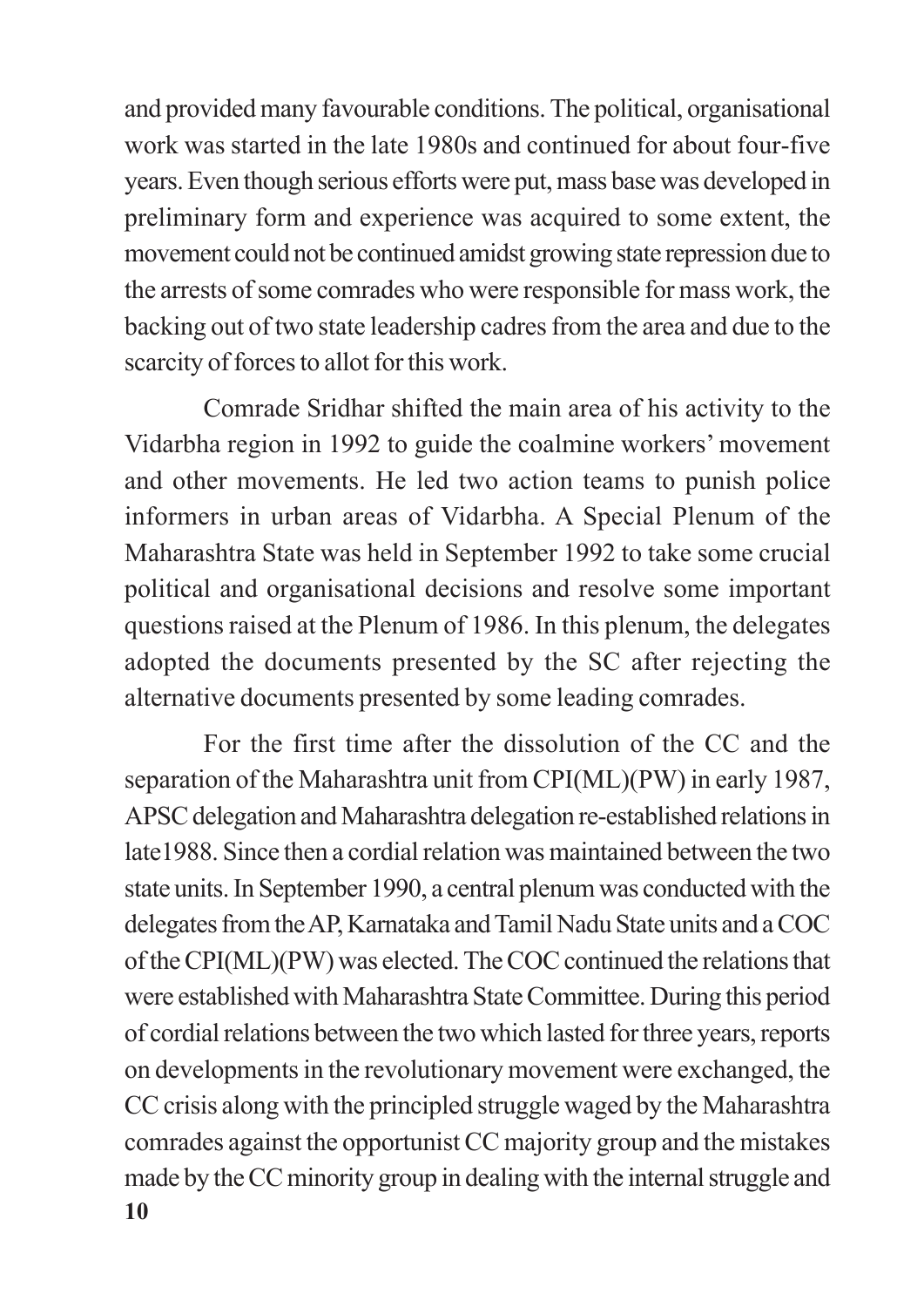the unification of genuine communist revolutionaries was thoroughly discussed. This commonality of understanding resulted in the Maharashtra State Committee joining CPI(ML)(PW) in 1994. Comrade Sridhar was part of this entire process and played a very crucial role in it along with Maharashtra State Committee.

After Maharashtra State Committee became the state unit of CPI(ML)(PW) in 1994, all state units conducted their state conferences in a run up to the All India Special Conference (AISC) held in 1995. AISC played a crucial role in synthesising the past practice of the party and the movement and setting new tasks before it. In this conference the delegates from Maharashtra played an active role. In particular, they forcefully kept their consistent position about the wrong process of the dissolution of the CC in 1987 and convinced the entire party. In this aspect Comrade Sridhar's role was very important.

The Ninth Congress of CPI(ML)[PW] was held in 2001. This Congress has a very important place in the history of the Indian revolutionary/ML movement. It was a significant step in advancing the movement as it correctly reviewed the entire history of the party, enriched its strategy and tactics of PPW and developed some policies and formulated new tactics. Comrade Sridhar actively participated in the deliberations of the Congress. He played a positive role in defeating the left-adventurist line that came up in the Congress and in enriching the party line as a part of this struggle. Sridhar was elected to the CC in this Congress. He also became a member of the newly constituted South Western Regional Bureau (SWRB) of the party comprising of Maharashtra, Karnataka, Tamil Nadu and Keralam soon after the Congress.

In the state conference of 2001, enriching and immediately implementing the Vidarbha Perspective was adopted as the one of main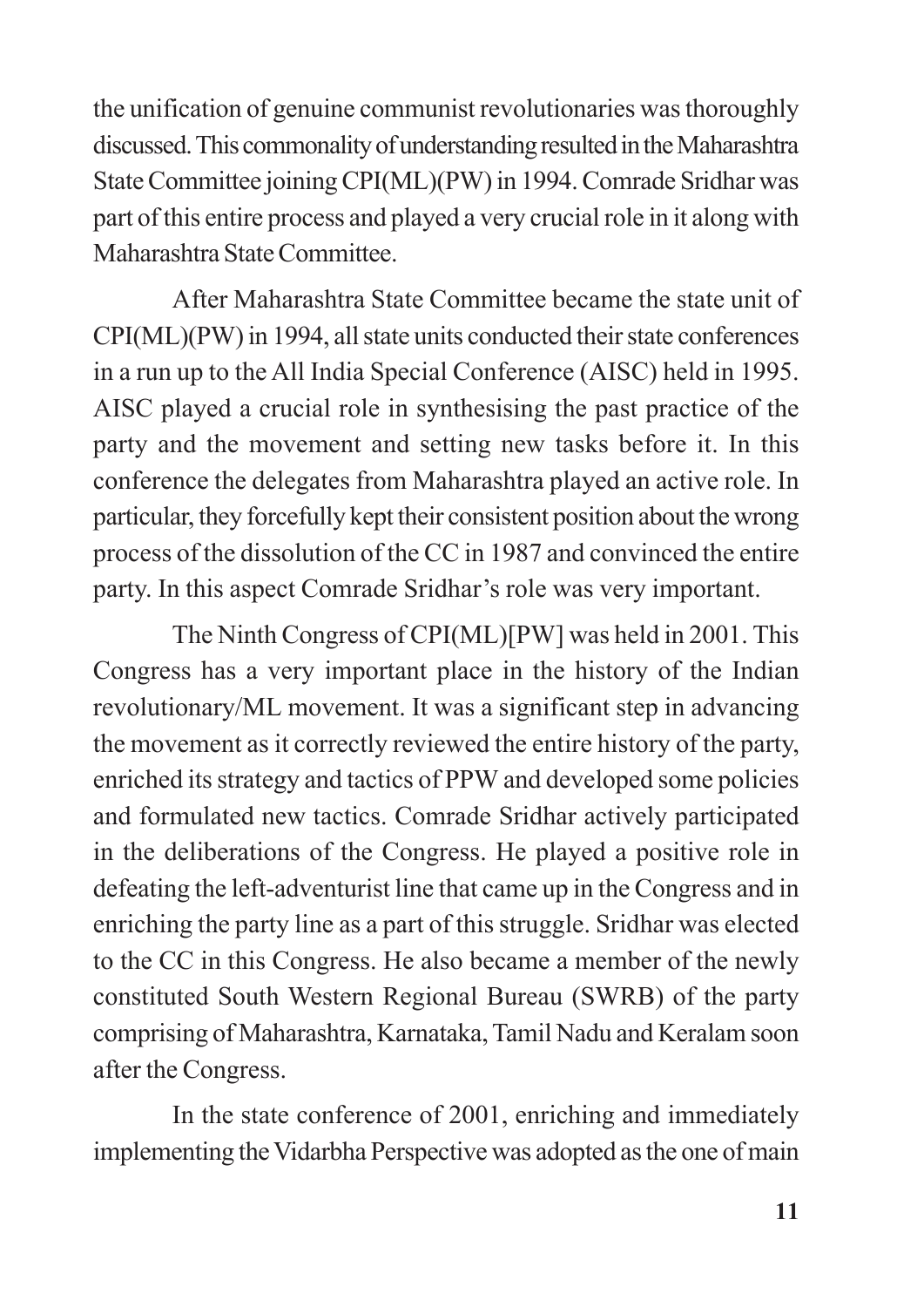tasks of the party in the state in the new conditions. To facilitate the implementation of this perspective the CC handed over the responsibility of Balaghat-Gondia division to Maharashtra unit. Till that time DKSZC was guiding the work in this area as a part of the DK guerrilla zone. Sridhar as the State Committee Secretary (SCS) and a CCM took charge of guiding this rural movement. The movement in that division was facing severe state repression and some serious internal problems at that time. Sridhar strove to boost up the morale of the cadres and consolidate the movement. While working in this division, he never asked for any special concessions and facilities as a leader in spite of his ill health. He tried to participate in and share responsibilities in all activities with the cadres which won their hearts and endeared him to them. He put efforts to the extent possible to sustain and steadily advance the movement.

The historic merger of CPI(ML)[PW] and MCCI took place in September 2004 and the unified CPI(Maoist) was born. A Central Committee (Provisional) of the new party was constituted to lead the revolution and Sridhar was elected as one of its members. Even though the movement in Maharashtra was weak at that time, the growing unrest against the disastrous neo-liberal country-selling policies of the Vajpayee-led NDA government, the threat of rising Brahmanical Hindu-fascism, etc., generated much opposition and brought some social movements closer to the party in the state. The emergence of CPI(Maoist) and the successful Mumbai Resistance (MR-2004) galvanised the revolutionary movement in the country and particularly in Maharashtra. When almost all political parties betrayed the Dalits after the ghastly killing of a Dalit family in Khairlanji by the casteist forces led by the landlords in September 2006, our party supported the Dalits completely and placed the correct policy and path for liberation from caste oppression and discrimination. Due to this the Maoist movement emerged as a ray of hope for the Dalits of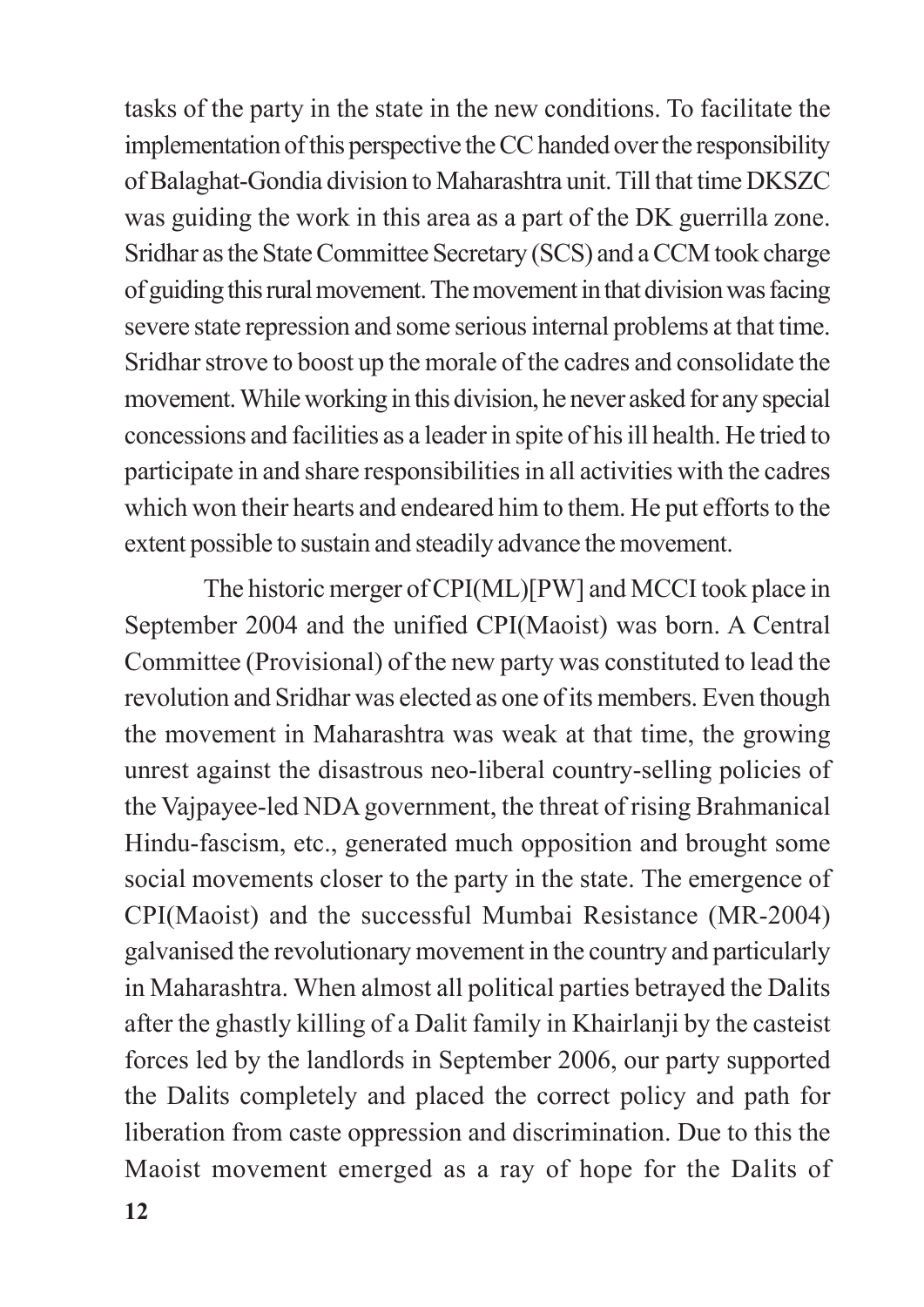Maharashtra. In this political situation they rallied under the banner of the militant anti-caste organisation which expanded rapidly in the state. Units of the organisation were formed in several districts and Dalit students and youth started to associate with the movement in considerable numbers. All these factors contributed to the creation of a favourable condition for the development of the revolutionary movement in Maharashtra in the first few years of the new millennium.

The ruling classes intensified the use of fascist methods including the enactment of draconian laws such as POTA to crush the growing tide of people's movements, persecute the religious minorities and suppress the revolutionary movement throughout the country. The Maoist party and its leadership were targeted, revolutionary mass organisations were banned and fascist campaigns like Salwa Judum and Sendra were initiated in the movement areas in different forms. Amidst this severe countrywide state repression, the Unity Congress-9th Congress of CPI(Maoist) was successfully held in early 2007. Sridhar put forward his difference of opinion clearly for discussion and actively participated in the polemical debates in the Congress, criticised the left-adventurist line that emerged in it and contributed to the defeat of the wrong line. The Congress elected him to the Central Committee of the party. He subsequently became a member of its SWRB. Alarmed by the success of the Congress and the advancement of the revolutionary movement in the country, with the guidance of the imperialists particularly US imperialists the state cracked-down on the Maoist movement even more ferociously. Many leadership comrades at different levels were killed or arrested by the enemy all over the country. Maharashtra too faced the brunt of this counterrevolutionary attack and resulted in the heavy loss of subjective forces. It pained Sridhar to see the movement getting weakened. His own arrest in mid-2007 came as a big loss to the movement of the state.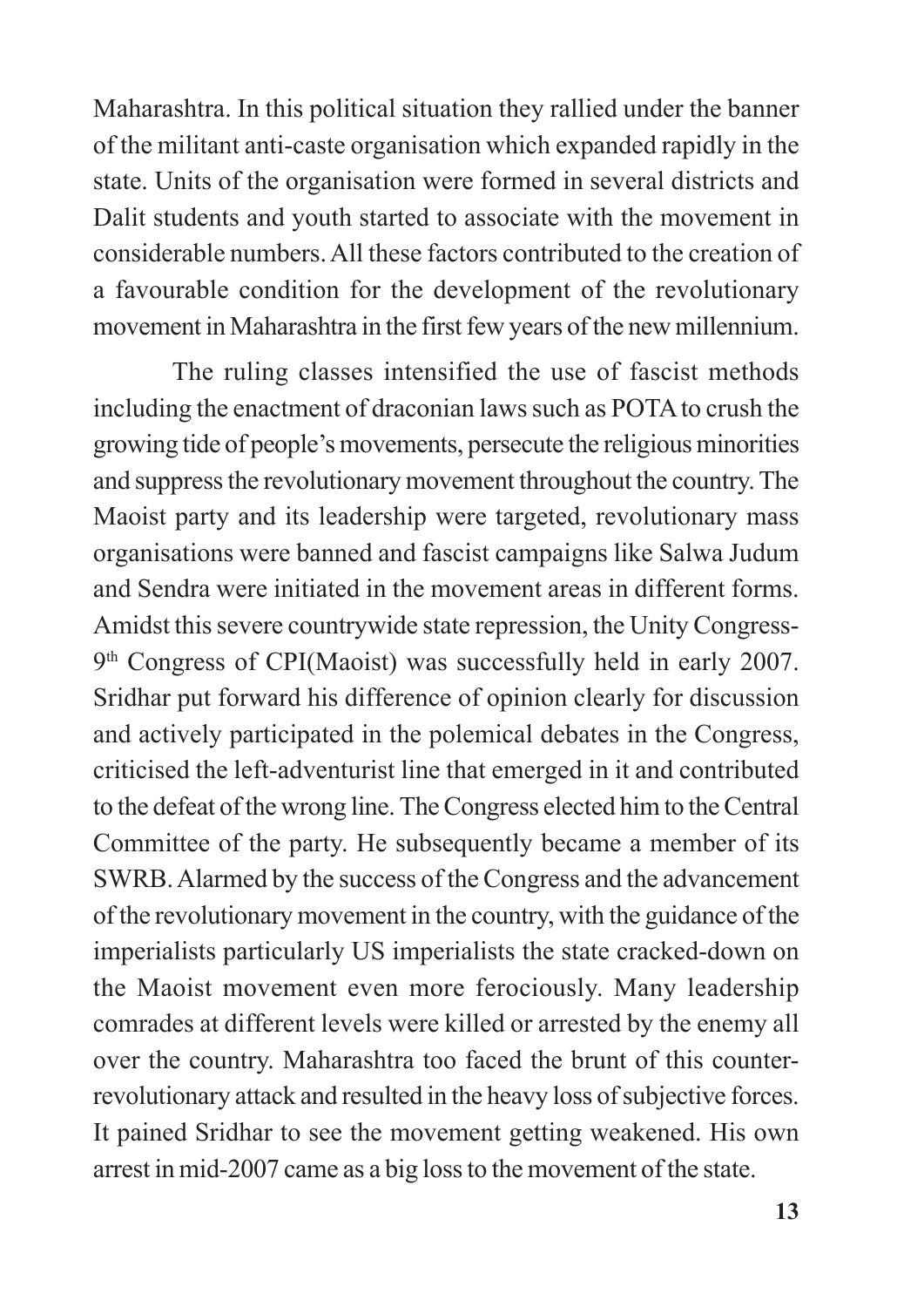### **Arrest and jail life**

Comrade Sridhar was arrested from outside his den in a joint operation by the Mossad-type APSIB and the notorious Anti-Naxal Team of Mumbai Police late in the night of 18 August 2007. He faced days of intensive and continuous interrogation and mental torture by APSIB, Anti-Naxal Team and various intelligence agencies of the centre and several states. A few months later when he got the opportunity, Sridhar wrote an analysis of the interrogation sessions, arrest and interrogation methods, latest techniques and devices used in interrogation, methods of spying and tracking down targets employed by the enemy, etc., and sent it to the party. It helped the party understand the enemy tactics better. More than 60 false cases were foisted on him by the police of Maharashtra, Chhattisgarh, Gujarat, etc. who are adept at cooking up false cases. With such a large number of cases, the state tried its best to prolong his incarceration. It even managed to convict Sridhar in a trumped-up case based on false evidence and hand down a sentence of six years. He often expressed the anguish of confinement and vividly described jail life in the letters he wrote to his sister. In one of these letters he wrote,

The most horrible thing in this damn confinement is the loss of freedom and liberty. I always valued these things but now having lost it its value to me has increased at least a thousand-fold. But I am not moping or letting myself get depressed. I am looking at it as a learning experience (though given a choice I will willingly have forsaken it). The jail has lot of interesting people especially the kind that my life naturally bring me into contact with –drug peddlers and dealers, rapists, petty thieves and cheats, international smugglers and gangland bosses. And also a lot of poor, helpless and mostly innocent people whose only crime was poverty. Life in jail is almost a replica of society and life outside – only in a closed contained and may be more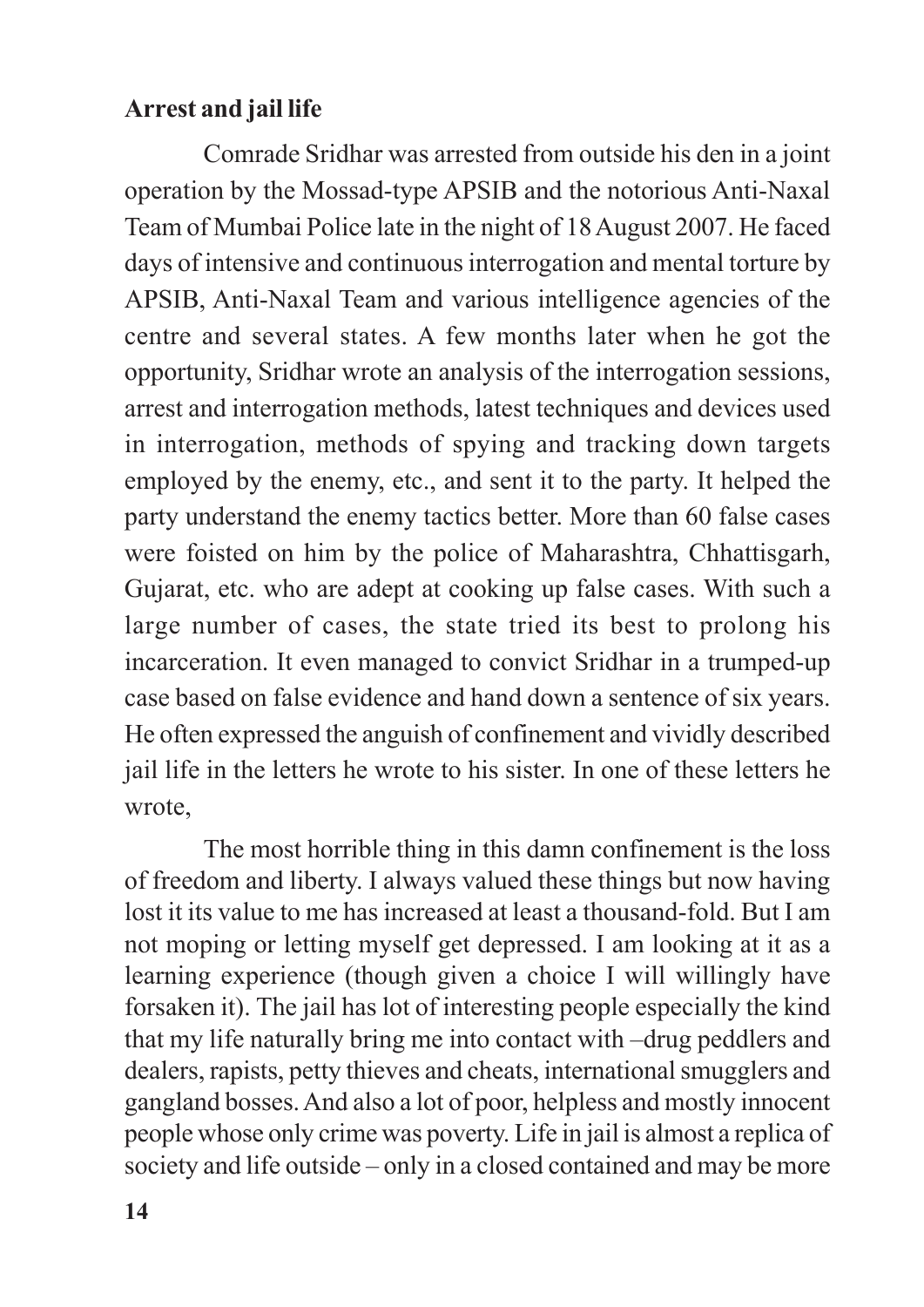concentrated form. The haves the have-nots, the oppressor and the oppressed, the violence, the perversions as well as the good and the noble – all reproduced in all its details. In that sense I cannot imagine that jails can ever play the reformatory role which is advertised in huge wallwritten slogans within the jail walls. How can a criminal reform if the conditions which took him to criminal life are reproduced with great intensity day in and day out within the jails?

While waiting for his freedom, Sridhar continued to educate and inspire young cadres who were in jail with him. Never to rest, he utilised his time in reading books and studying the domestic and international situation. He interacted with different Islamic activists and tried to understand their movement. Early morning hours were spent in writing long letters and political notes to comrades in different jails. He and other comrades carefully studied the charge-sheets, made notes, and helped their lawyers in preparing the defence. While in jail, they helped prisoners in getting bail and small relieves. He also strove hard to keep himself healthy through regular physical exercise.

Sridhar and other comrades of Maharashtra conducted class struggle in the jail for their just rights as political prisoners as well as of other prisoners. For this he participated in many jail struggles and undertook several hunger strikes along with other jailed comrades. In the process he and a few other comrades studied jurisprudence and the legal system, the Indian Penal Code (IPC) and the Criminal Procedure Code (CrPC), etc., and deepened their learning. His long jail life provided an opportunity to closely understand the judicial and penal system peculiar to a semi-colonial semi-feudal country like India – something which very few in confinement seriously undertake. In this way he tried to make the best use of his time in prison. Yet, he yearned to get back. He was in a hurry to join his comrades in the main areas of class struggle. In one of his notes to his lawyer, he wrote, "It is really frustrating to sit in jail and watch the battle like the blind Dhritarashtra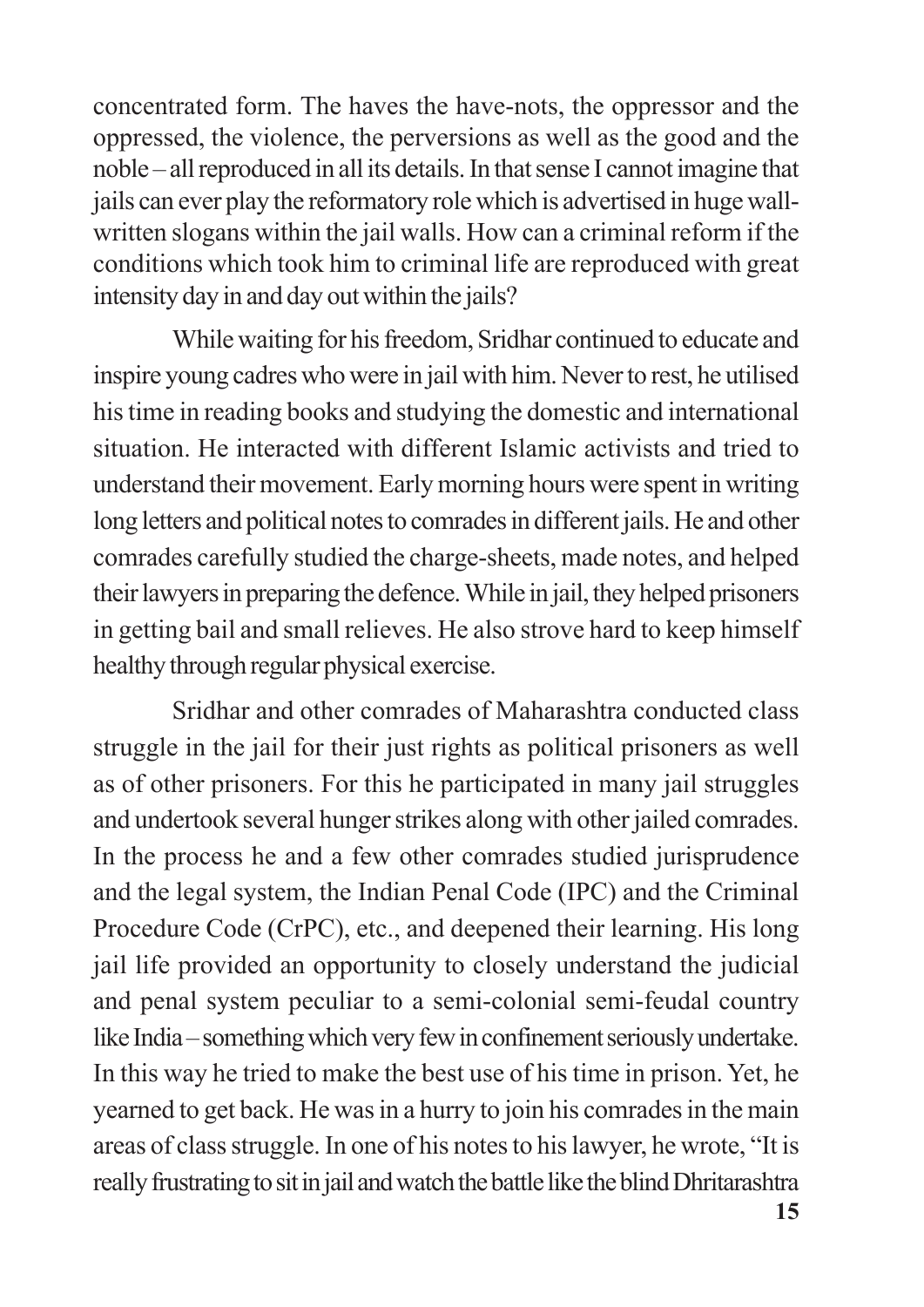– anxiously depending for the news of the battle on secondary sources. Hope one gets out with sufficient time to be capable of contributing one's poor worth to the cause of the people. The war clouds are thick on the horizon and it has already begun to pour there. It is only a matter of time before the clouds come and let lose their acid rains on us here in urban areas, at least so it seem sitting in the confines of this cell."

Comrade Sridhar was released from prison in 2013, after six and a half years of incarceration. It was his wish to go into the main class struggle areas at the earliest. But he had to wait for another one and a half years to undertake this journey due to the high-level of state surveillance, the danger of his re-arrest and the severe repression in these areas. While waiting, he utilised this time in acquainting himself with the developments in the domestic and international situation. Particularly, he tried to clearly understand the changes in the conditions of the revolutionary movement and that of the enemy and to get updated about the current thinking of the country's intellectuals, writers and different oppressed sections. He also studied the growth of Brahmanical Hindu-fascism in the recent past. Moreover, he busied himself in preparing jail reports and formulating concrete proposals to place before the CC. It is with such painstaking preparations and high hopes for the future of the movement that he undertook the difficult journey to one of the main struggle areas in 2015. He breathed his last in the course of this journey on 18 August 2015.

### **An ideal communist revolutionary**

**16** From the late 1970s till 2006, starting as a student activist and taking various party responsibilities at different levels – as a PR, State Committee member, Maharashtra State Committee Secretary and CC member – Comrade Sridhar tried to effectively lead the party for over two and a half decades. He stood steadfast in every critical juncture and in all the ups and downs of the movement and firmly defended the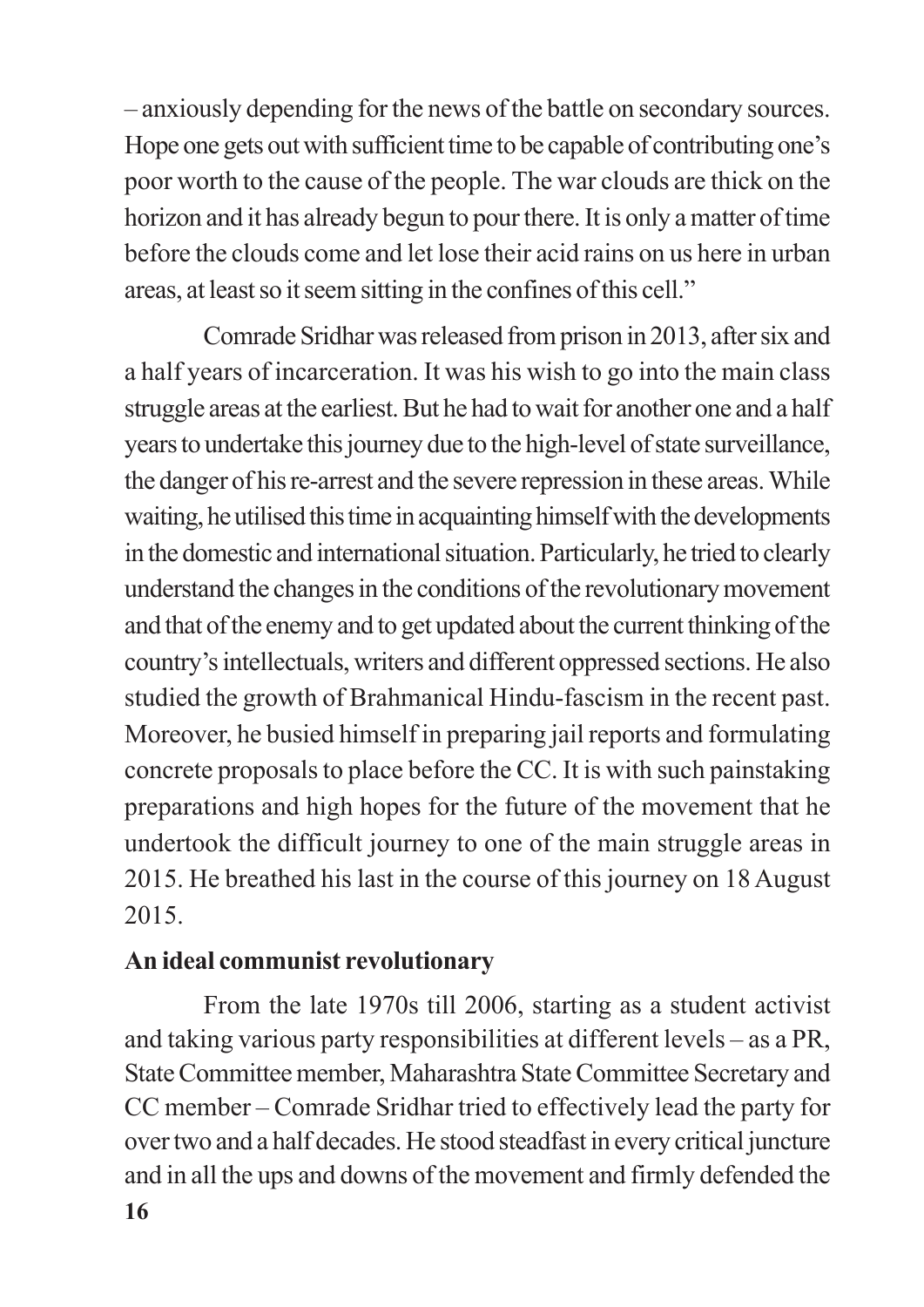party line and strove to creatively apply it. He upheld MLM as the only scientific ideology of the world proletariat to successfully accomplish the World Socialist Revolution. When wrong ideological and political trends raised their head in the party at the central and state level, he fought against them and contributed to advancing the movement by overcoming them. He stood firm even when the movement faced adverse conditions, particularly in Maharashtra. In CC meetings, lower committee meetings and discussions with fellow comrades, he clearly kept his opinion and did not waste time in unnecessary debates or discussions. He set an example before us with his personal qualities such as extensive reading, adherence to proletarian discipline, firmness, commitment, simplicity, an ever-smiling disposition and warmth in relating to his comrades. He did not hesitate to take up and fulfil whatever responsibility the party entrusted him with a spirit of learning by doing in spite of his health problems. Most of his time and efforts during his long revolutionary life was directed towards developing the party and the working-class, student, youth and anti-caste organisations in urban Maharashtra. Therefore his role in developing revolutionary urban movement will remain particularly significant for the party. In this way, he acquired maturity and emerged as a tried and tested revolutionary leader through decades of continuous political-organisational work.

Though the enemy could prevent Comrade Sridhar from directly participating in the revolutionary movement by keeping him behind bars for several years at a crucial period, as a true member of the apex body of our party he continued to be preoccupied with the development of the movement outside. He thought seriously how best to contribute to it from within the jail and after getting released. Not surprisingly, by the time he came out of jail, he already had in mind the outlines of a good plan for the present juncture regarding his role in the movement. Just at the time when he had won his freedom from the clutches of the enemy and got into a position to contribute to the Indian revolution at a higher level, death cruelly snatched him away from our midst.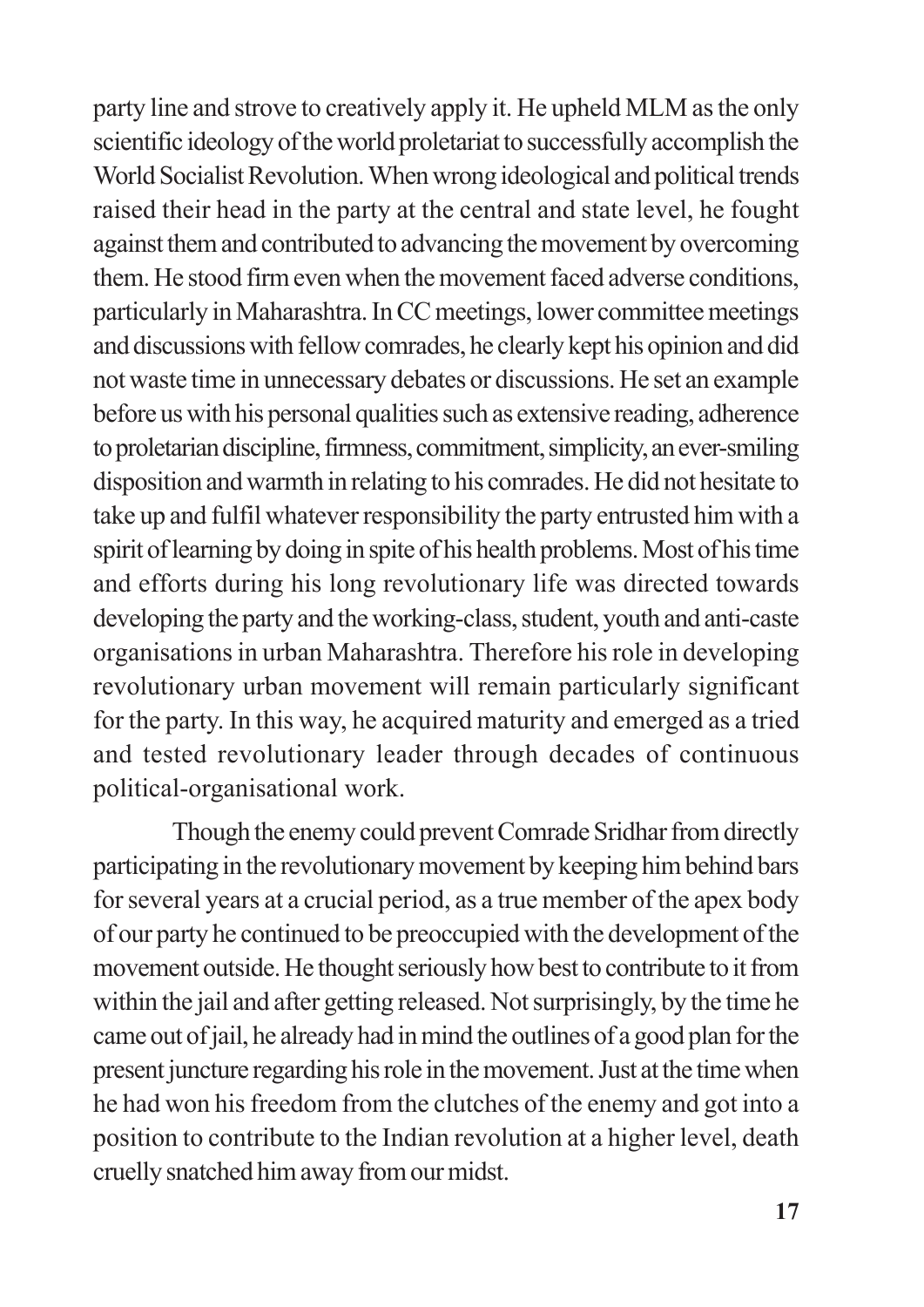All the people in the world live for themselves, but only some live and die for the vast majority of the society, the oppressed multitudes and the whole humanity without thinking about themselves or their narrow self-interest. Though it had been the case in every class society, this applies even more to the present era. At a time when imperialist culture and values promoting self-centredness, selfishness and individualism hold sway, we do not find people like Comrade Sridhar in large numbers who dedicate their lives to the oppressed masses and the struggle for their liberation. It is not so important in what class, caste, nationality or gender one is born. What is more important is the cause for which one lives and dies; whether one fights for this cause for a short period of one's life or persists in it till the last breath. Comrade Sridhar exemplified this with his life. For over three and a half decades he led the life of a committed revolutionary, worked untiringly for the development of the new democratic revolution in Maharashtra and India, willingly went through all hardships that came in the way and gave the highest sacrifice by laying down his life. Though he is no longer with us, Comrade Sridhar has left unforgettable memories with all of us – be it his comrades, family or friends. Everyone who knew him will cherish and value these memories. His work and his memories will continue to serve the oppressed and their struggle for liberation. The CC on behalf of the entire party, PLGA and the revolutionary mass organisations pays Comrade Sridhar its red homage on his martyrdom and takes pledge to hold high the banner of socialism and communism by learning from his proletarian values, his lifelong commitment to MLM and his steadfastness in facing all trying circumstances on the protracted path of revolutionary struggle.

 $\star\star\star$